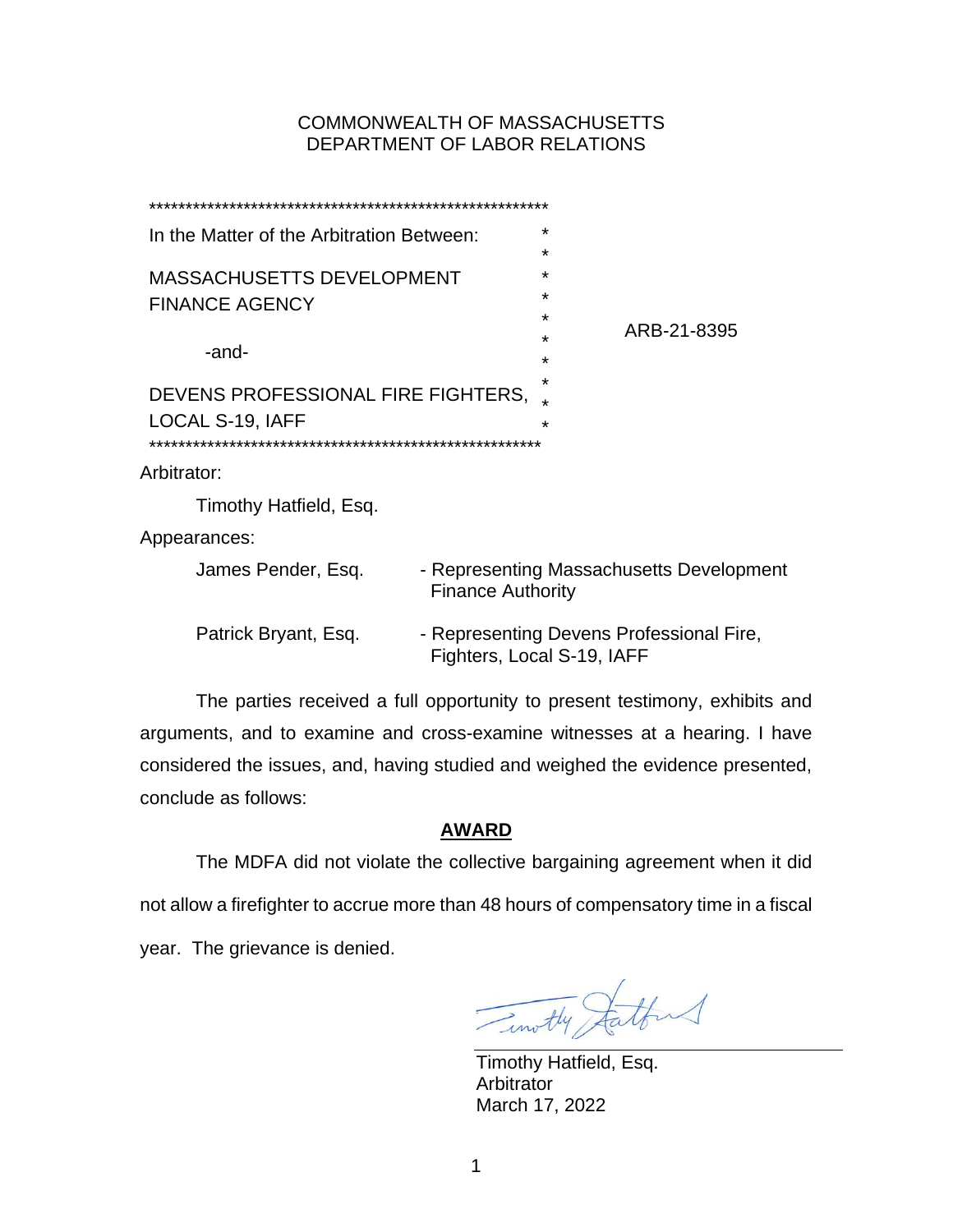### **INTRODUCTION**

On November 4, 2020, the Devens Professional Fire Fighters, Local S-19, IAFF (Union) filed a Charge of Prohibited Practice with Department of Labor Relations (Department). The Department directed the parties to show cause why the Department should not defer the charge to arbitration under the collective bargaining agreement. On January 7, 2021, the Department deferred the charge to arbitration. Under the provisions of M.G.L. Chapter 23, Section 9P, the Department appointed Timothy Hatfield, Esq. to act as a single neutral arbitrator with the full power of the Department. The undersigned Arbitrator conducted a virtual hearing via Web Ex on June 22, 2021.

The parties filed briefs on August 19, 2021.

## **THE ISSUE**

Did the employer violate the collective bargaining agreement by not allowing a firefighter to accrue more than 48 hours of compensatory time in a fiscal year? If so, what shall be the remedy?

# **RELEVANT CONTRACT LANGUAGE**

The parties' Collective Bargaining Agreement (Agreement) contains the following pertinent provisions:

Article 7 Grievance Procedure (In Part)

**Section 1:** For purposes of this Article, a grievance shall be defined as an actual dispute arising as a result of the application or interpretation of one or more express terms of this Agreement or the Devens Fire Department Personnel Policies, provided, however, that any matter arising under the purported exercise of management rights, pursuant to Article 2 of this Agreement, or any matter reserved to the discretion of the Agency by the terms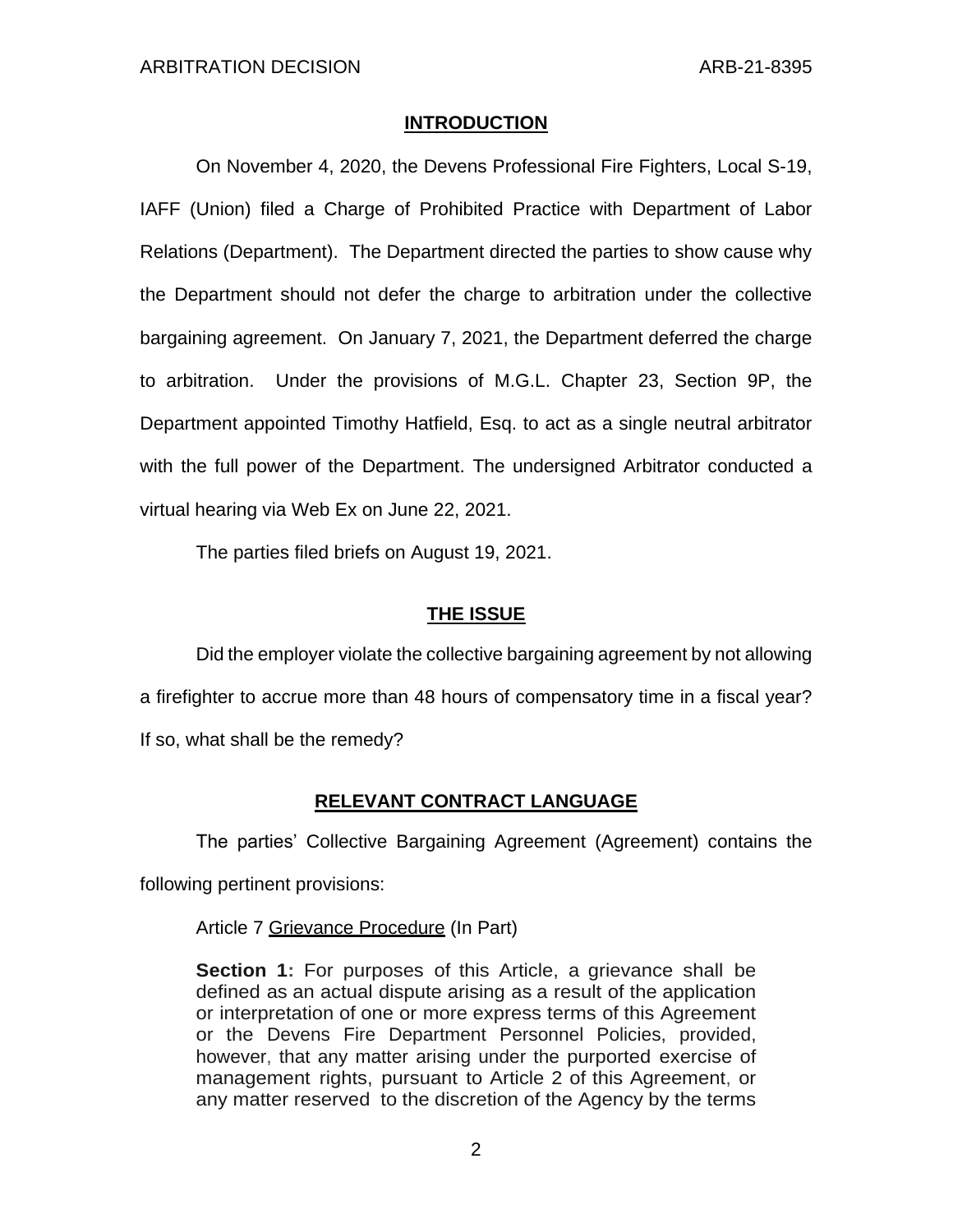of this Agreement shall not be subject to this grievance procedure, nor construed as being grievable. Any matter which occurred or failed to occur prior to, or after the termination of, the date of this Agreement shall not be subject to arbitration. …

Step 3 …

**Section 6:** The Arbitrator shall have no power to add to, subtract from, or modify this Agreement,and may only interpret such items and determine such issues as may be submitted to him/her by agreement of the parties. The Arbitrator shall consider in any award external law that may be applicable to the grievance. …

## Article 11 Savings and Stability of Agreement

Section 1: If any section or item of this Agreement should be held invalid by operation of law or by any court of competent jurisdiction, the remainder of this Agreement shall not be affected by such invalid section or item. The parties shall meet to bargain over the invalid section or item; such bargaining shall not reopen the Agreement.

Section 2: No Agreement, understanding, alteration, or variation of the terms or provisions contained in this Agreement shall bind the parties unless made and executed in writing by the parties hereto.

Section 3: The failure of the Agency or the Union to insist in any one or more incidents, or upon performance of any of the terms or conditions of this Agreement, shall not be considered as a waiver or relinquishment of the right of the Agency or Union to future performance of any such term or condition, and the obligations of the Agency and the Union to such future performance shall continue in full force and effect.

Section 4: The Agency and the Union, for the life of this Agreement, each voluntarily and unqualifiedly waive the right, and each agrees that the other shall not be obligated, to bargain collectively with respect to any subject or matter referred to or covered in this Agreement.

# Article 24 Compensatory Time

A firefighter may choose compensatory time in lieu of overtime for work in excess of his/her normal hours. The compensatory time will be allocated at the rate of one and one-half hours of compensatory time for each hour worked and cannot exceed two (2) shifts in total, and must be used by June 30, there is not an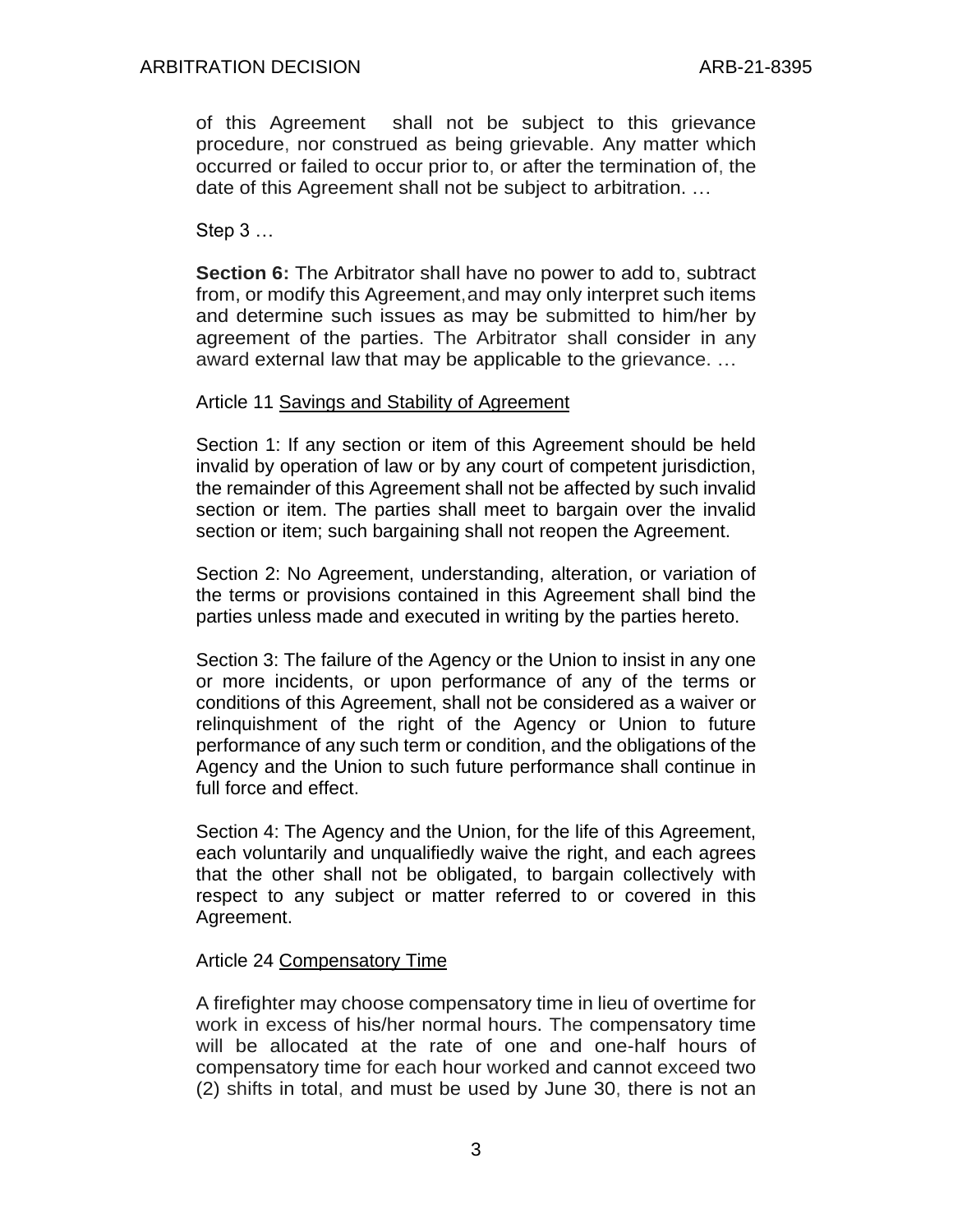option to carry over from year to year. Use of compensatory time is at the discretion of the Fire Chief and the Chief must be given three (3) days' notice in writing prior to a firefighter utilizing compensatory time.

## **FACTS**

The Massachusetts Development Finance Agency (MDFA or Employer) and the Union are parties to a collective bargaining agreement that was in effect at all relevant times to this arbitration. The MDFA is a quasi-public, independent state authority, which is responsible for encouraging economic growth and development in the Commonwealth. Pursuant to the Devens enabling statute, Chapter 498 of the Acts of 1993, the MDFA has statutory authority over the development and management of the Devens Regional Enterprise Zone. The MDFA, as part of its overall statutory managerial control of Devens, funds and oversees the Devens Fire Department. The Fire Department is comprised of a Fire Chief, Deputy Chief, and twenty firefighters, including lieutenants. Devens firefighters usually work twenty-four hour shifts. The Devens Fire Chief reports to MDFA's Executive Vice President for Devens.

Beginning with the 2008-2011 collective bargaining agreement, the parties agreed to the following language concerning compensatory time off in lieu of overtime pay:

A firefighter may choose compensatory time in lieu of overtime for work in excess of his/her normal hours. The compensatory time will be allocated at the rate of one and one-half hours of compensatory time for each hour worked and cannot exceed two (2) shifts in total, and must be used by June 30, there is not an option to carry over from year to year. Use of compensatory time is at the discretion of the Fire Chief and the Chief must be given three (3) days' notice in writing prior to a firefighter utilizing compensatory time.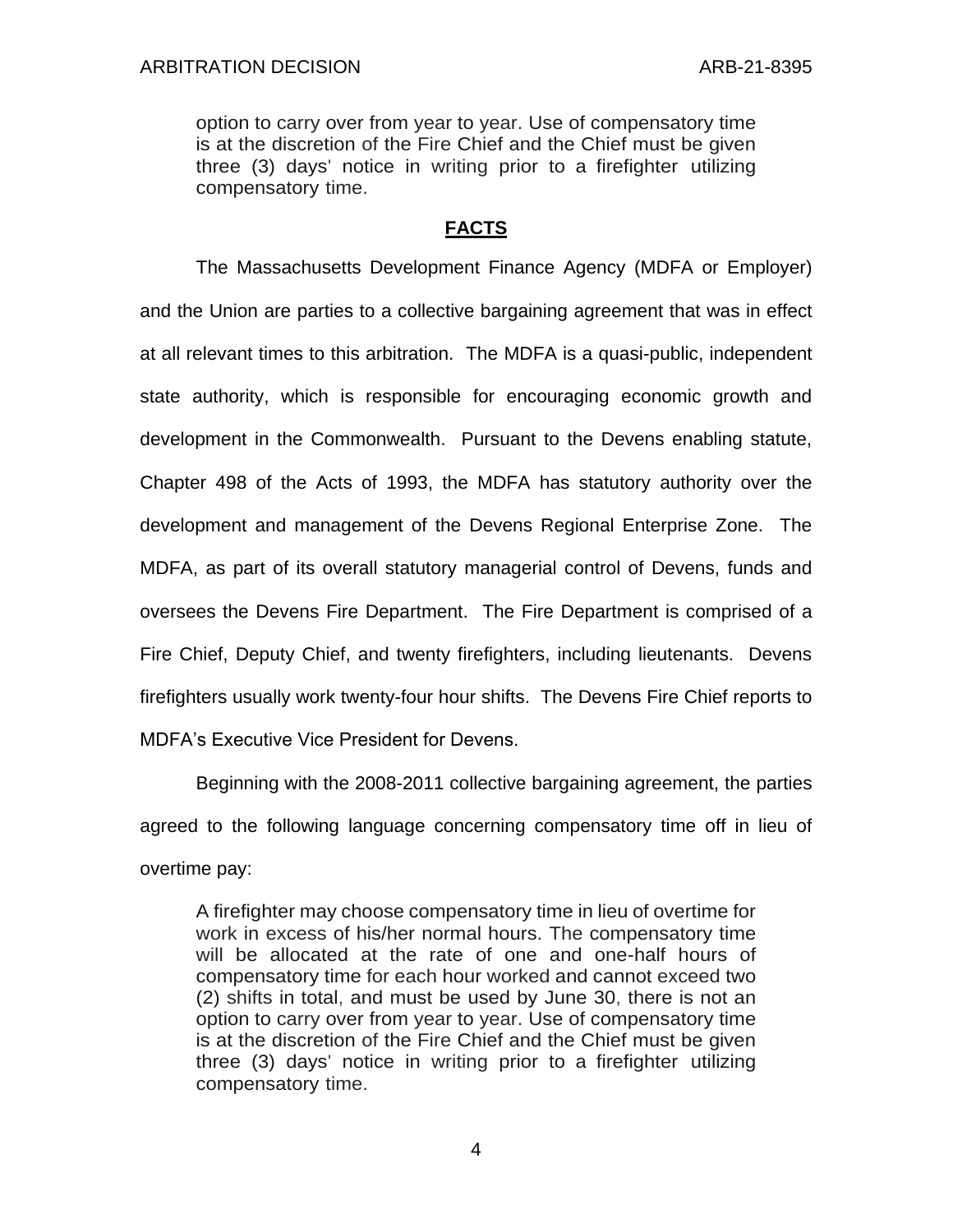Thomas Garrity (Chief Garrity) was the Devens Fire Chief from 1999 until June 2011. Fiscal Year 2009, beginning on July 1, 2008, was the first year Devens firefighters were able to earn compensatory time in lieu of overtime pay. Between July 1, 2008 and Chief Garrity's departure in June 2011, no Devens firefighter earned more than 48 hours of compensatory time in one fiscal year.

Joseph LeBlanc (Chief LeBlanc) replaced Chief Garrity upon his retirement. In Fiscal Year 2012 and Fiscal Year 2013 no Devens firefighter earned more than 48 hours of compensatory time in lieu of overtime pay during a fiscal year. Beginning in Fiscal Year 2014, Chief LeBlanc began to allow firefighters to accrue more than 48 hours of compensatory time in a fiscal year as long as the fire fighters did not maintain more than 48 accrued hours at any one time. Chief LeBlanc allowed firefighters to use/draw down and accrue compensatory time throughout the fiscal year. Then Deputy Chief Timothy Kelly (Deputy Chief Kelly / Chief Kelly) spoke to Chief LeBlanc about the change in the interpretation of Article 24 from Chief Garrity, but Chief LeBlanc said he would allow it. Multiple fire fighters began earning and using well in excess of 48 hours of compensatory time in a fiscal year. The MDFA was unaware of Chief LeBlanc's new interpretation of Article 24.

Chief LeBlanc's service as Fire Chief ended on July 1, 2019, and he retired on October 5, 2019. Chief Kelly was promoted to Interim Fire Chief on July 10, 2019 and was formally appointed Chief on October 5, 2019. Upon Chief Kelly's promotion, he informed the MDFA of Chief LeBlanc's interpretation of Article 24, and his allowance of fire fighters to accrue and use more than 48 hours of compensatory time in a fiscal year.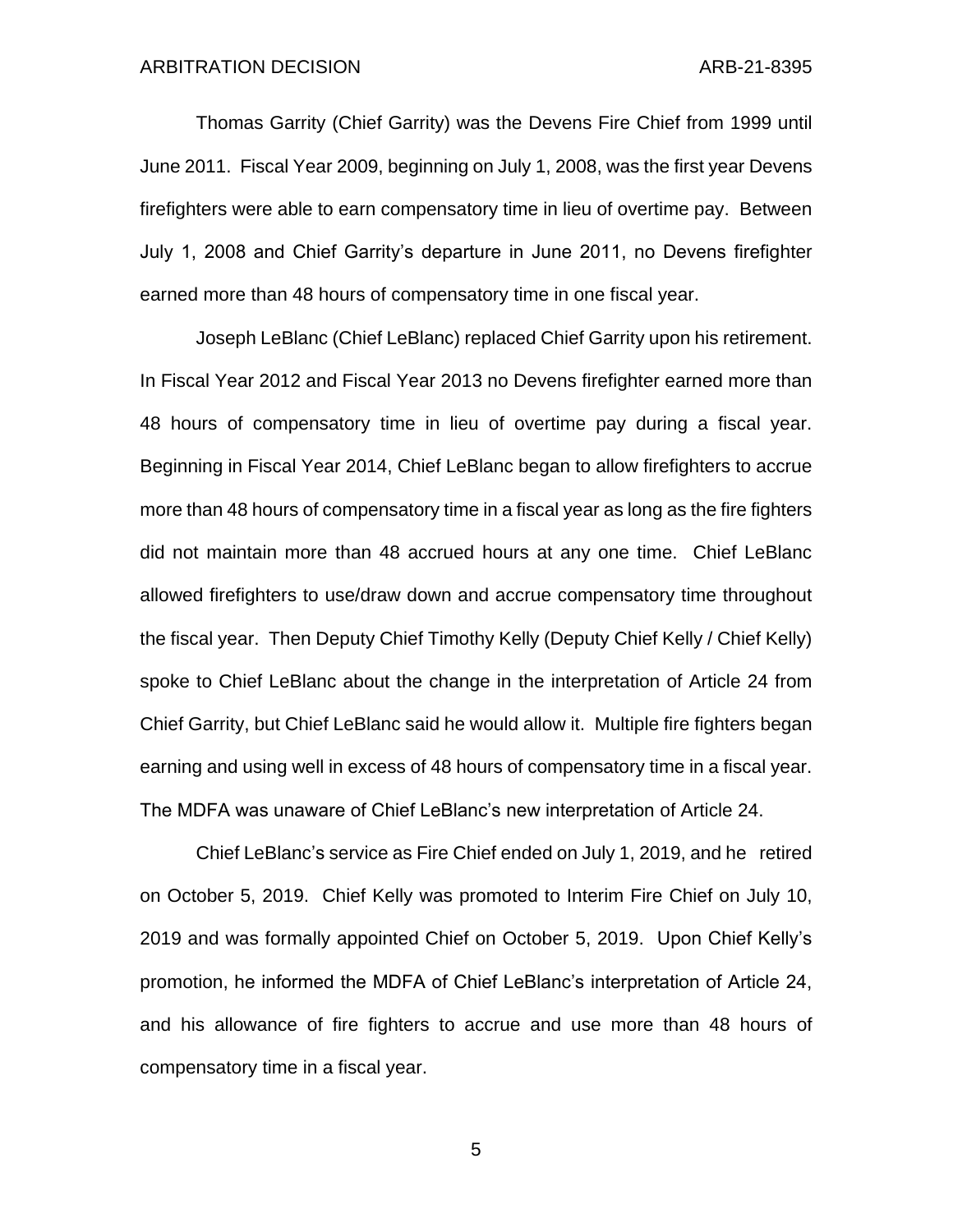Prior to his retirement, Chief LeBlanc participated in successor contract negotiations as a member of the Employer's bargaining team. During this portion of the negotiations, the MDFA proposed eliminating compensatory time from the collective bargaining agreement which the Union rejected. At the December 19, 2019 bargaining session, after the promotion of Chief Kelly, the MDFA withdrew its compensatory time proposal and instead, served notice on the Union that it would revert to enforcing the annual 48 hour limit to compensatory time accumulation that was in place prior to Chief LeBlanc's alternate interpretation. Specially, the MDFA stated:

Article 24, Compensatory Time

Comment/Notice: Existing language maintained with the understanding that the annual (fiscal year) limit of two-shifts (48 hours total) will be enforced going forward, i.e., no draw down/build back up to 48 hours.

The MDFA reiterated its notice to the Union again on January 23, 2020, when it exchanged the same written language. The Union did not agree with the MDFA's interpretation of Article 24 and did not feel the need to bargain in order to maintain the status quo. In May 2020, the parties reached a Memorandum of Agreement for a successor collective bargaining agreement with the effective dates of July 1, 2018 through June 20, 2021. Chief Kelly notified bargaining unit members that he would begin enforcing the 48-hour annual accrual cap beginning on July 1, 2020, the first day of Fiscal Year 2021.

On August 19, 2020, the Union filed a grievance on behalf of Lieutenant Sanford Ford (Lieutenant Ford) claiming that the MDFA had violated Article 24 by limiting Lieutenant Ford's accrual of compensatory time to 48 hours for Fiscal Year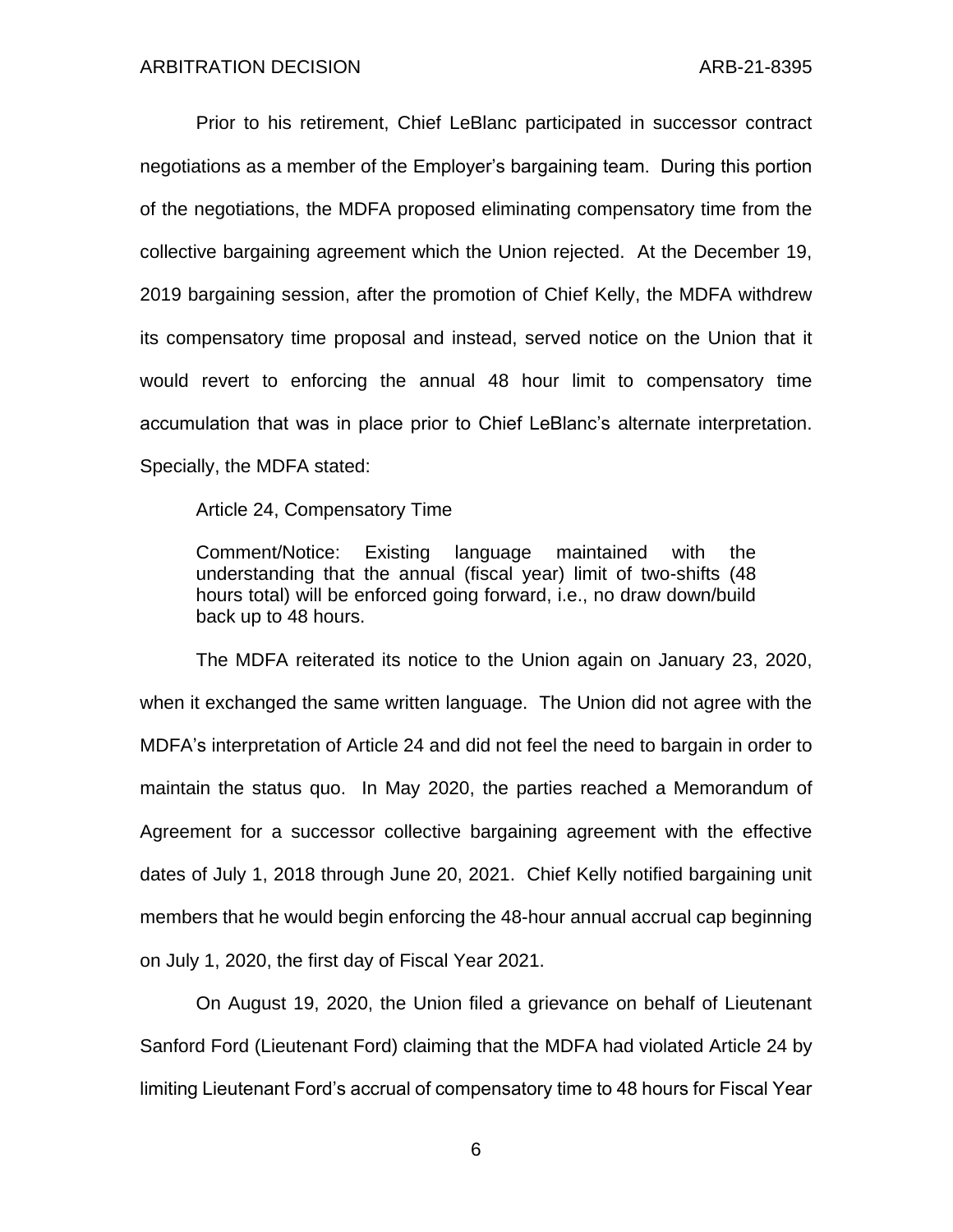2021. Chief Kelly denied the grievance on August 28, 2020, citing Article 24 and Article 11 of the collective bargaining agreement and the written notice the MDFA previously provided the Union.

On November 4, 2020, the Union filed a Charge of Prohibited Practice with the Department. The MDFA filed a motion to defer the charge to arbitration, and on January 7, 2021, the Department deferred the charge to arbitration, resulting in the instant arbitration.

### **POSITIONS OF THE PARTIES**

### **THE UNION**

This matter involves the unilateral decision of the MDFA to ignore past practice interpreting language in the collective bargaining agreement by limiting accrual of compensatory time to 48 hours in a fiscal year, regardless of the amount accrued and unscheduled at the time. Article 24 allows firefighters to elect compensatory time in lieu of overtime, allocated at 1.5 times per hour worked. It further states that such accrual cannot exceed two shifts in total, and must be used by June 30<sup>th</sup>, there is no option to carry over from year to year.

The longstanding and consistent practice under Article 24 has been that firefighters may accrue more than 48 hours of compensatory time during a fiscal year as long as they do not have more than that amount banked and unscheduled at the time they request additional compensatory time. The practice is supported by documented records showing firefighters accruing more than 48 hours in every fiscal year since 2014.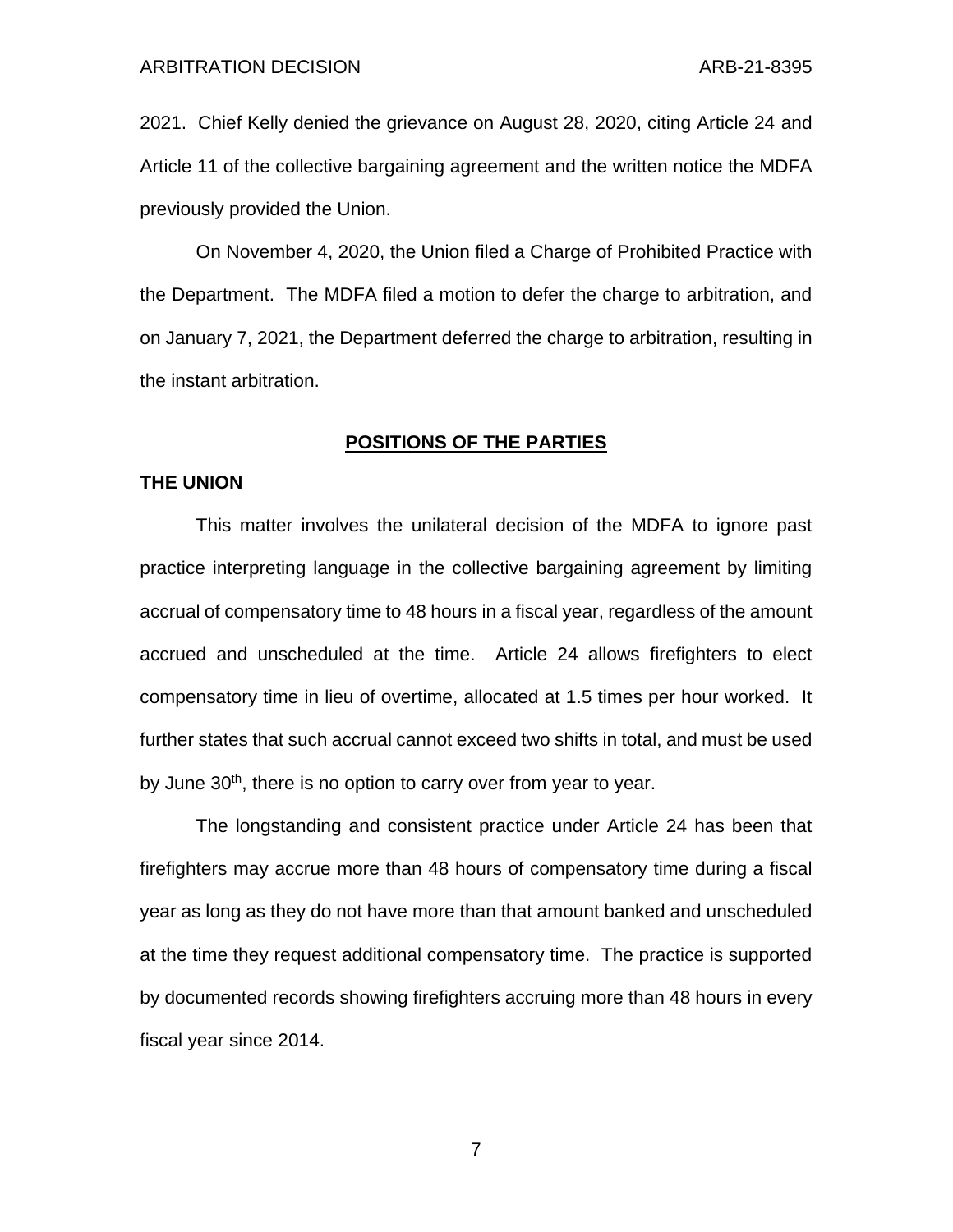### The Language of Article 24 is Ambiguous

The language of Article 24 is unclear and susceptible to more than one meaning. It is well established among arbitrators that "if the words are plain and clear, conveying a distinct idea, there is no occasion to resort to interpretation, and their meaning is to be derived from the nature of the language used."<sup>1</sup> The language underlying the existing practice is not clear and unambiguous.

This language does not state whether "two shifts in total" is defined by reference to the amount throughout the year or at the time of the request. Article 24 does not prohibit firefighters from drawing down their bank and building it back up. Thus, the language is reasonably susceptible to an interpretation that if a firefighter works overtime, they can elect to receive compensatory time in lieu of pay so long as they do not have 48 hours accrued and unscheduled. Pursuant to the practice endorsed by the Chief since 2014, firefighters were encouraged to earn more than 48 hours of compensatory time during the fiscal year if, having accrued 48 hours of compensatory time at some point, they drew their hours down before building them back up to 48 hours.

The MDFA failed to establish that its interpretation, suspended knowingly and intentionally for six years, is the only reasonable one and that no plausible contentions may be made for conflicting interpretations. We agree that it may be reasonable to interpret Article 24 the way the MDFA has since July 2020, but that does not imply that there is no ambiguity in the language, nor that the Union's interpretation is unreasonable.

<sup>&</sup>lt;sup>1</sup> Elkouri, How Arbitration Works, at p. 9-8 (8<sup>th</sup> Edition 2016).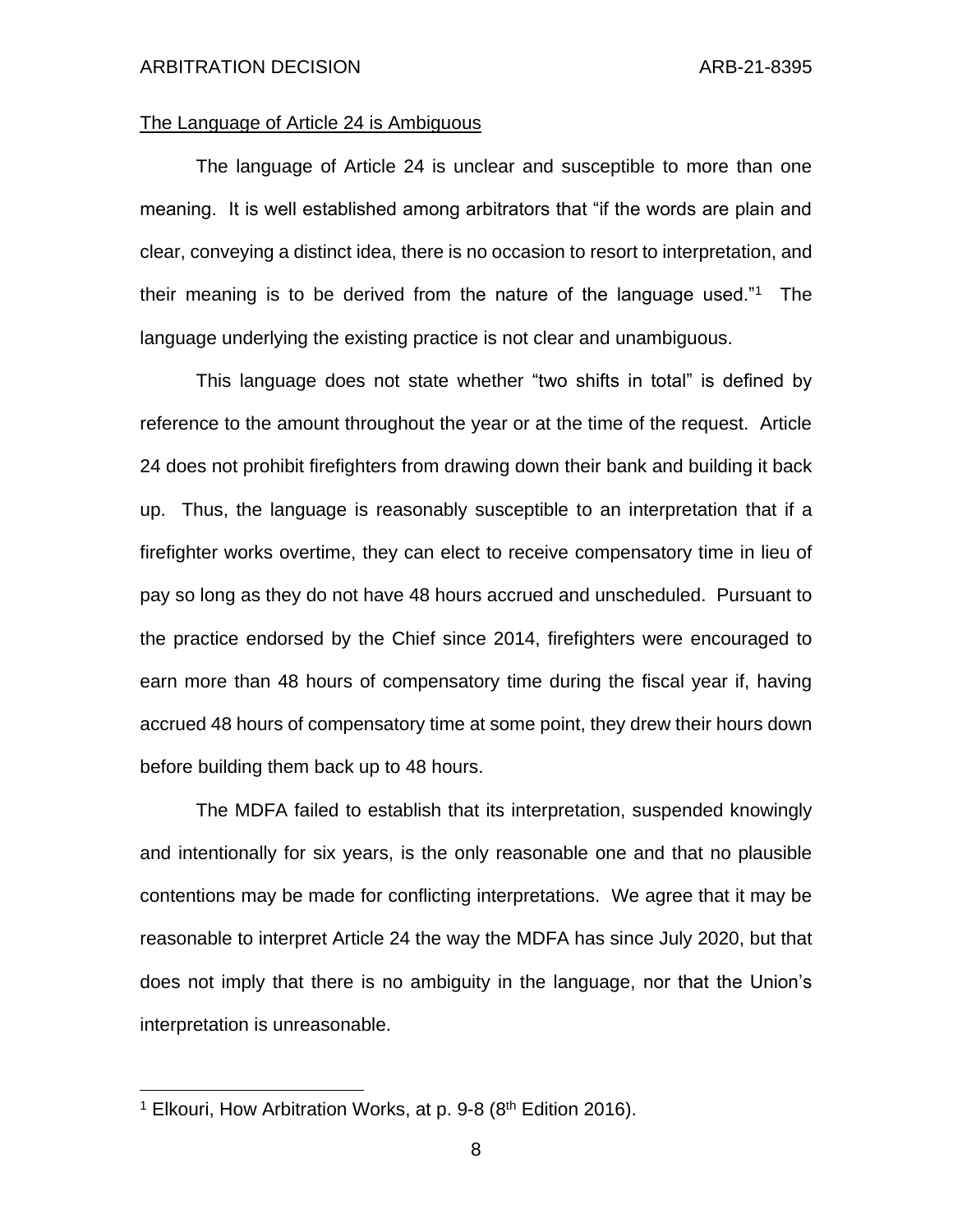### Longstanding and Consistent Past Practice

Because the language at issue is ambiguous and the arbitrator is allowed to consider past practice to determine whether language is unambiguous, consideration of the past practice of compensatory time accrual is warranted. It is undeniable that since 2014, firefighters have been allowed to accrue compensatory time in excess of 48 hours yearly, so long as they did not have 48 hours accrued and unscheduled at the time of the request, and this practice continued over several Agreements. From 2014 forward, up to five employees have been accruing more than 48 hours per annum. The practice was uniform; it was allowed for all employees to earn more than 48 hours a year prior to this grievance. The sheer volume of employees who have used compensatory time over the 48-hour yearly limit binds the MDFA to their past practice. The practice was also mutual. To use compensatory time, employees had to get their documents signed off by the Chief. The Chief's endorsement on these excess hours shows a mutuality between the MDFA and the Union.

In sum, the practice of allowing firefighters to accumulate more than 48 hours of compensatory time throughout the fiscal year, or to draw down and build back up their bank, so long as they did not have 48 hours banked and unscheduled, satisfies all the benefits of a past practice.

#### MDFA Bound by the Past Practice Under Chief Leblanc

The MDFA argues that it is not bound by the past practice because executives were unaware of the practice that the Chief allowed. This is incorrect. The MDFA is bound by practices which it actually knew or should have known.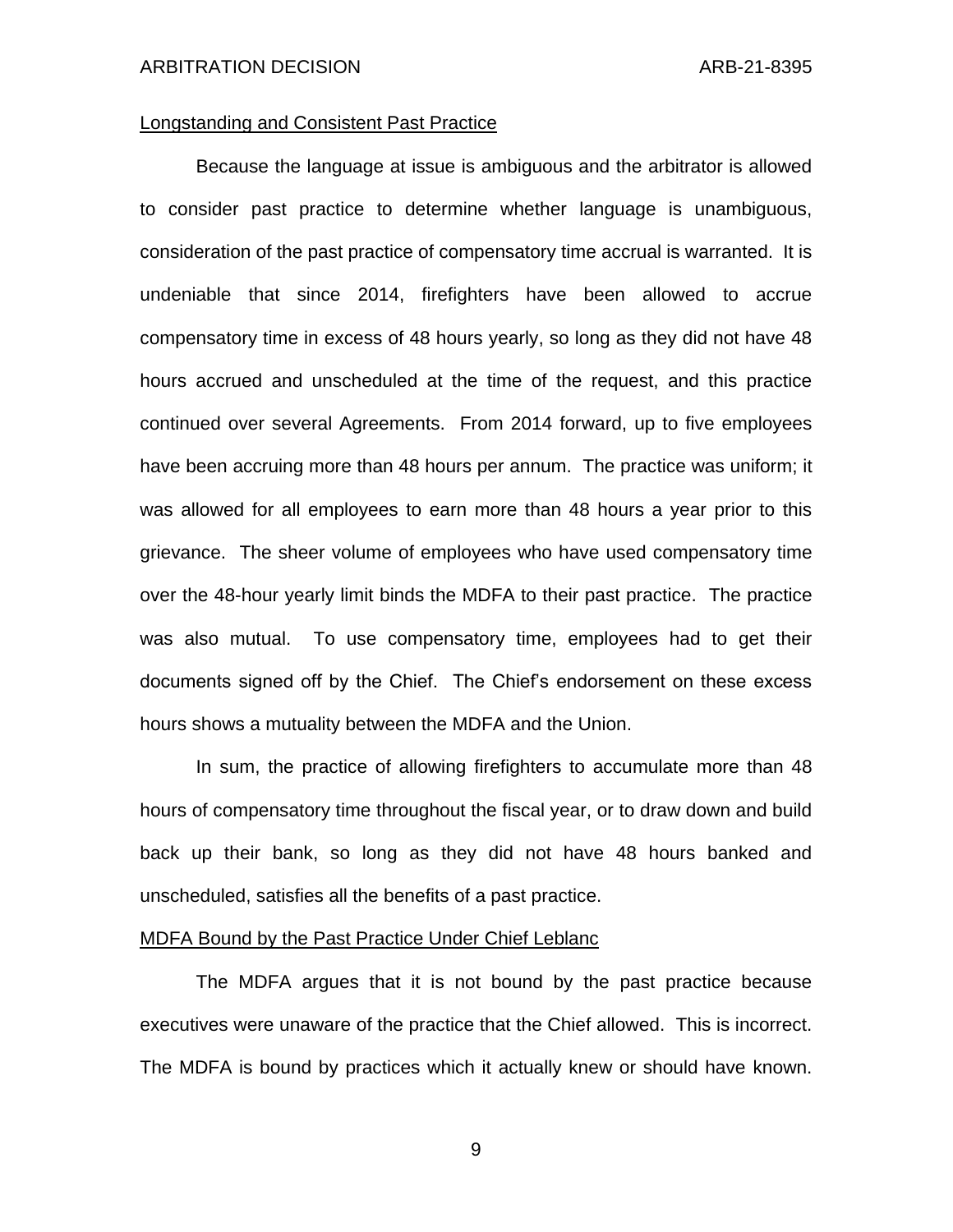Even if we regard, *arguendo*, practices allowed by the Chief as not binding, the MDFA had amble reason to be on notice. MDFA maintains the compensatory time records and executives could have requested to review these documents at any time. Further, the use of compensatory time is regarded as a driver of overtime costs, which they must account for and budget. If the cost of overtime from compensatory usage is high enough to justify changing the long-standing practice, then it is high enough to have placed the MDFA on constructive notice.

# Regardless of Interpretation or Intent, the Recent Past Practice Amended that Interpretation

The MDFA also argues that the practice under Chief Garraty affirms the mutual intent of the parties. This argument is flawed. First, this argument contradicts its disavowals of the practice under Chief LeBlanc. It is inconsistent to argue that the MDFA may adopt the practice of one Chief while disregarding another. While no firefighter accumulated more than 48 hours in a single fiscal year during the initial Chief's tenure, there is no evidence that firefighters sought to accrue more and were denied.

Even if the arbitrator regards the practice immediately following the insertion of Article 24 as binding on the Union and reflective of the true intent of the parties, the subsequent intentional and consistent behavior by the parties effectively amended the interpretation. Parties can amend contract provisions through past practice. Arbitrators have "noted that where contract language is clear, the existence of a [binding] past practice may be established where it is shown to be the understood and accepted way of doing things over an extended period of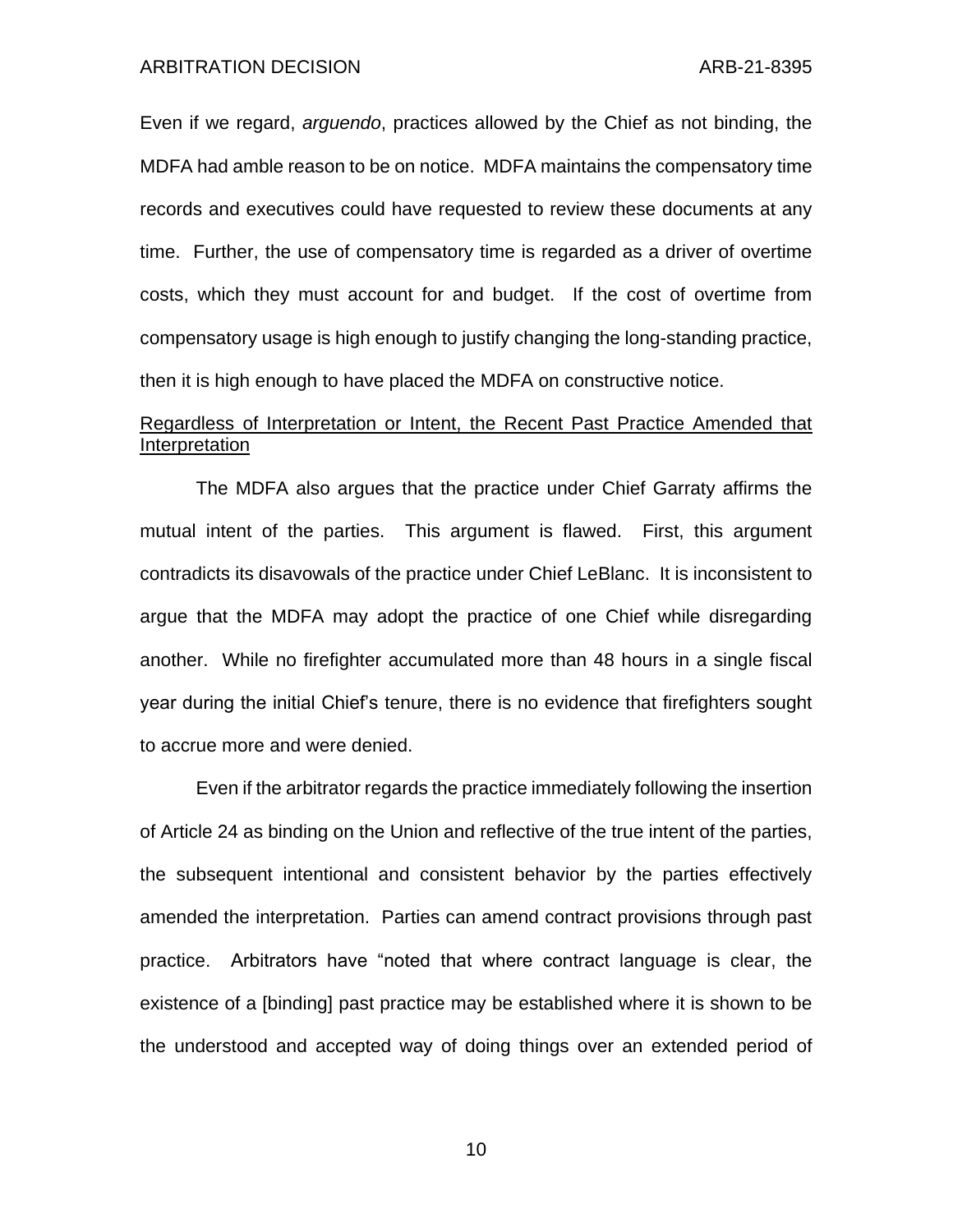time."<sup>2</sup> To show unambiguous language has been modified, a party must "show the assent of the other party and the minds of the parties … to have met on a definitive modification."<sup>3</sup>

## The MDFA is Attempting to Obtain a Benefit it Failed to Achieve During Negotiations and to Have the Arbitrator Add Language to the Agreement

Arbitrators largely agree that if a party attempts, but fails, in contract negotiations, to include a specific provision, arbitrators will be hesitant to read such provision into the agreement through the process of interpretation. The MDFA wanted to end the practice of firefighters drawing down compensatory leave bank balances and building them back up to 48 hours. Instead of bargaining this proposal to impasse or resolution, it announced a unilateral change to the interpretation of Article 24. The Union does not deny being placed on notice about the MDFA's intent to change its interpretation, but as the Union did not agree to any change in practice or interpretation during negotiations, the MDFA's notice is insufficient to modify a contract term.

Finally, by unilaterally limiting the accrual of compensatory time to 48 hours per year, regardless of the amount accrued and unscheduled, the MDFA seeks to impermissibly have the arbitrator add language to the Agreement, which he is not permitted to do. The MDFA seeks to impose a compensatory leave cap that is contrary to the past practice and not compelled by the language of the Agreement.

<sup>&</sup>lt;sup>2</sup> Elkouri, How Arbitration Works, at p. 12-28 ( $8<sup>th</sup>$  Edition 2016).

<sup>&</sup>lt;sup>3</sup> <u>Id.</u>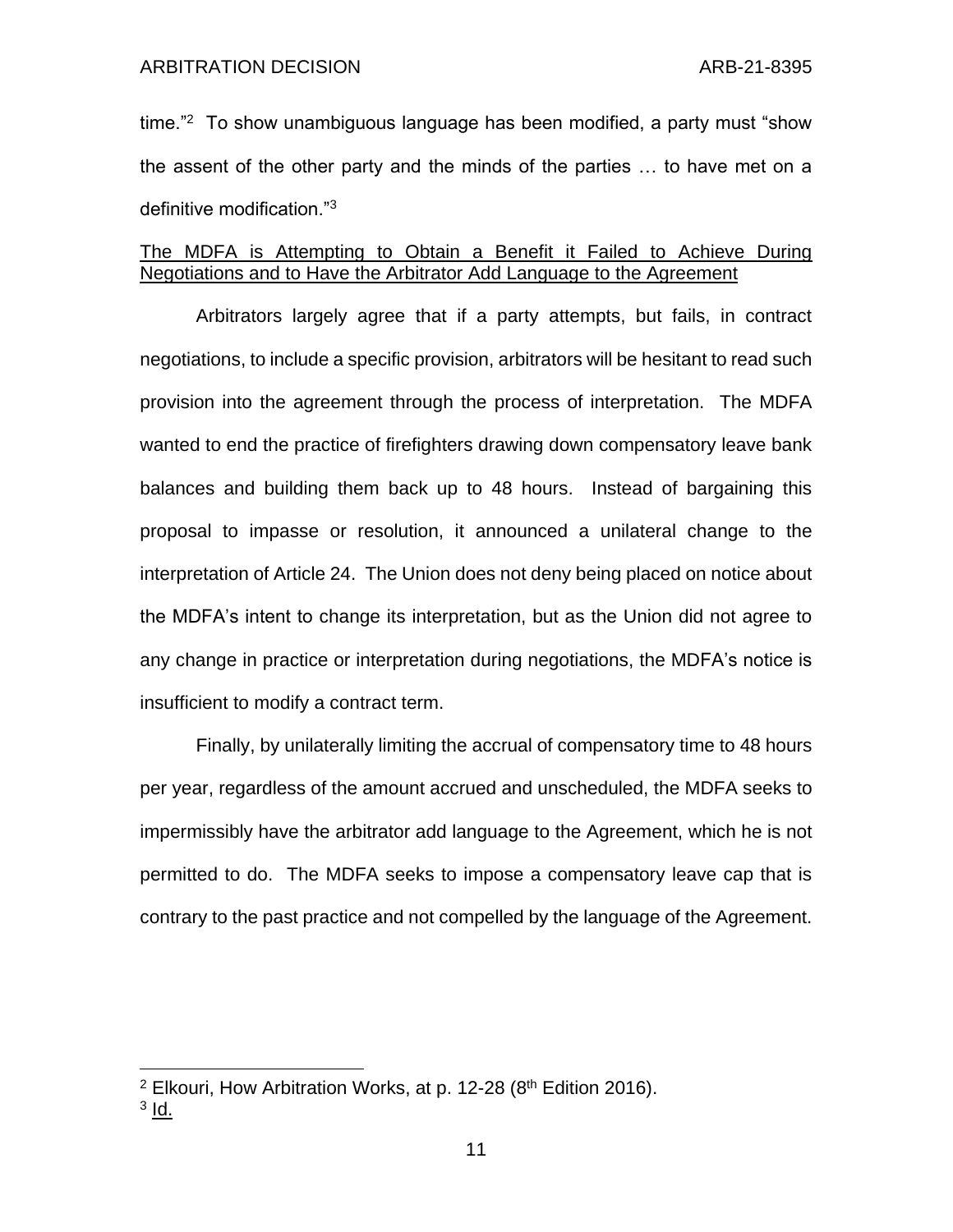### **Conclusion**

For all the reasons stated herein, the Arbitrator should find that the MDFA violated the Agreement by failing to allow accrual of compensatory time in excess of 48 hours in a year.

### **THE EMPLOYER**

The MDFA has overall responsibility for management of Devens, including the Devens Fire Department. The MDFA and the Union are parties to a collective bargaining agreement containing a provision allowing firefighters to accrue up to two shifts (48 hours) of compensatory time, in lieu of overtime pay, in a fiscal year.

In the first five fiscal years Devens firefighters had the contractual right to accrue compensatory time, and no firefighter accrued more than 48 hours of compensatory time in a fiscal year. However, beginning in FY 2014, then Chief LeBlanc allowed a firefighter to accrue a total of 88 hours of compensatory time over the course of the fiscal year, greatly exceeding the contractual limit of 48 hours. Over the next five fiscal years, Chief LeBlanc allowed more firefighters to accrue even greater amounts of compensatory time over the course of a fiscal year, allowing firefighters to accrue 48 hours of compensatory time, use some of that time and then accrue more time to refill their accrual bucket back to 48 hours. The MDFA was unaware that Chief LeBlanc had allowed this use and accrue compensatory time.

After Chief LeBlanc's retirement in October 2019, his successor Chief Kelly informed the MDFA of Chief LeBlanc's compensatory time accrual practices, which violated the express contractual language regarding the accrual of compensatory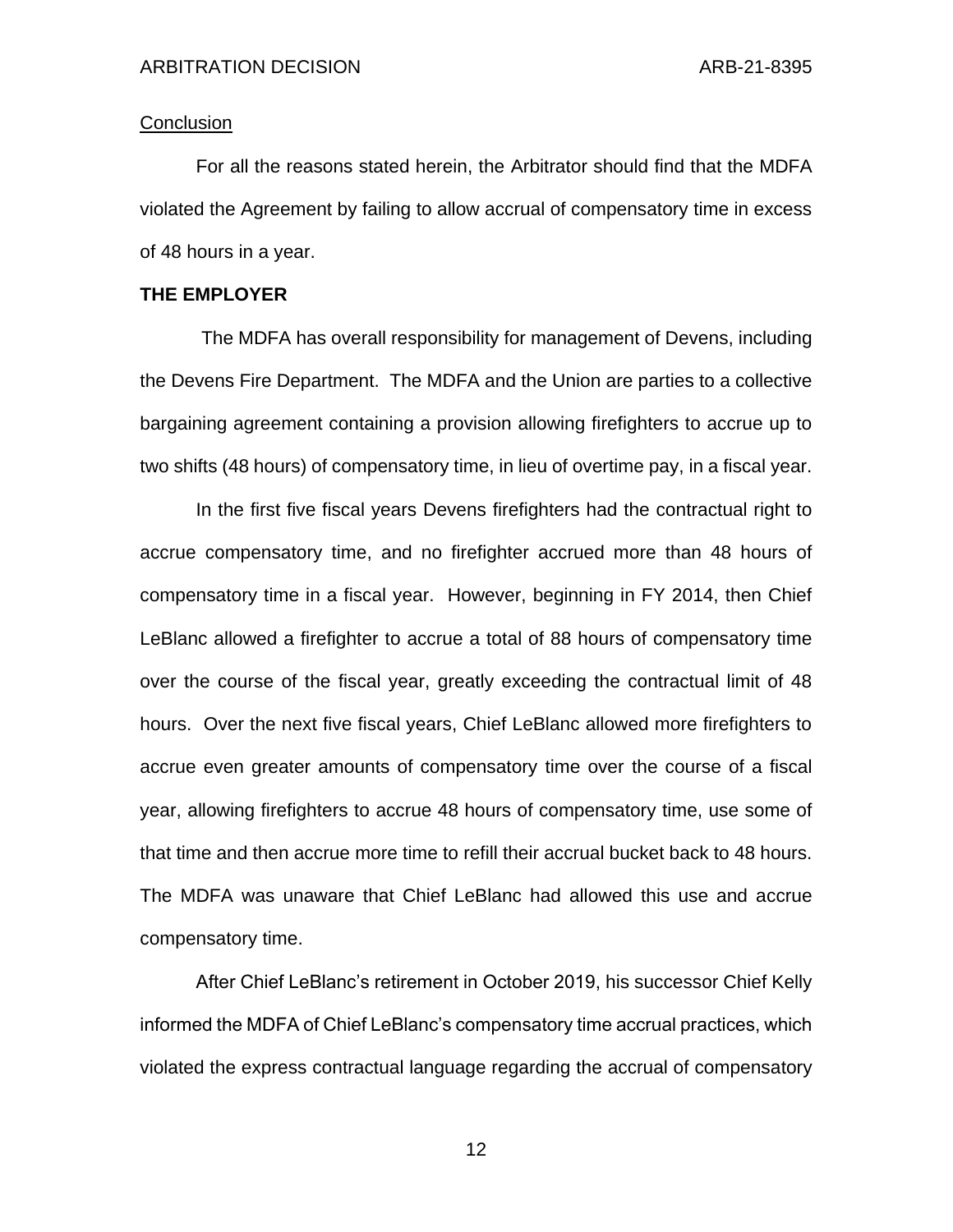time. The MDFA subsequently provided written and verbal notice to the Union that it: 1) repudiated the compensatory time accrual process allowed under Chief LeBlanc; and 2) would be enforcing the contractual compensatory time provision again, consistent with how it enforced the provision prior to Chief LeBlanc.

#### Express Contract Language is Clear and Unambiguous

The express terms of Article 24 provide that "compensatory time will be allocated at the rate of one and one-half hours of compensatory time for each hour worked and cannot exceed two (2) shifts in total, and must be used by June 30, there is no option to carry over from year to year." This provision is manifestly clear and straight forward that a firefighter can accrue up to a maximum of 48 hours of compensatory time per fiscal year.

The clear meaning of the provision is cemented by the reference of "two (2) shifts in total," which is an undeniable reference to the long-established 24-hour shift for Devens firefighters. The fact that the accrued compensatory time must be used by June 30, the last day of the fiscal year, further evidences that the maximum accrual of two shifts is deliberately gauged for the fiscal year as a whole, and not a situational snapshot of the number of accrued hours a firefighter has on any particular day.

Notably, there is no provision in Article 24 that would allow one to conclude that a firefighter had a bucket with a capacity of 48 accrued hours of compensatory time that could be accessed and refilled several times over the course of the same fiscal year. This creative replenishing accrual process is so untethered to the express language of Article 24 that any such interpretation would require Article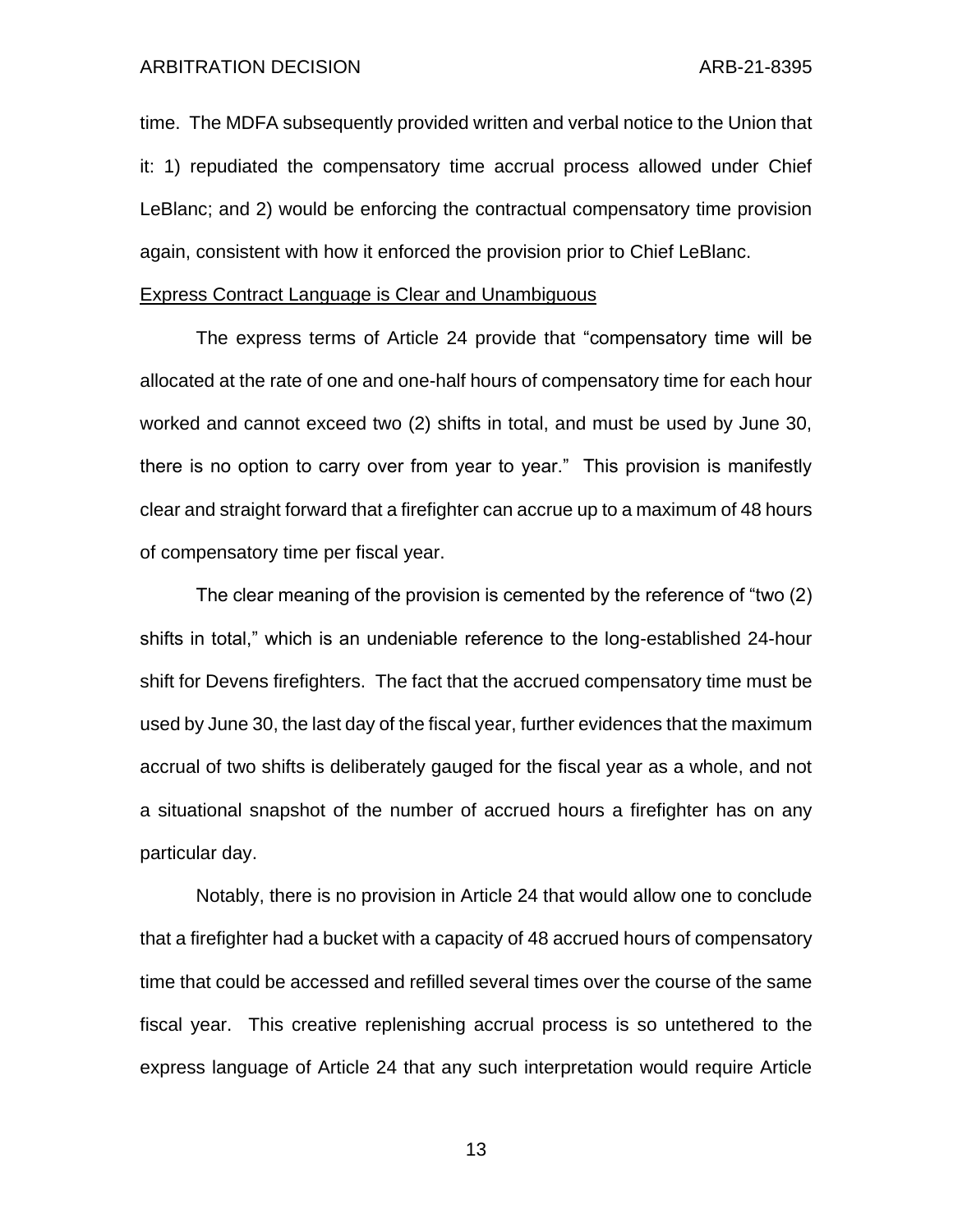24 to be substantially modified and expanded, which is far beyond the bounds of the arbitrator's contractual authority. Rather than a violation of Article 24, Chief Kelly's enforcement of the total accrued cap of 48 hours in a fiscal year is wholly consistent with the express language.

The Union is attempting to fashion a narrative that, when compensatory time accrual became available, Devens firefighters were unaware of a total cap of 48 accrued hours per fiscal year simply because no firefighter had tried to accrue more than 48 hours in a fiscal year. As a threshold matter, it is notable that no Devens firefighter accrued more than 48 hours in any of the first five fiscal years, the first three of which were under Chief Garrity, the next two under Chief LeBlanc. In the first year compensatory time was available, firefighter Baldarelli, the Union President, accrued exactly 48 hours, as did firefighters Rock and Kelly.

The initial usage is far more supportive of Chief Kelly's testimony that the 48-hour annual cap was common knowledge among firefighters, rather than the Union's narrative that firefighters did not know or lacked interest in accruing more than 48 hours of compensatory time in a fiscal year. When the compensatory time provision was implemented, Chief Garrity testified that it was very clear in the contract that the compensatory time provision allowed up to a maximum accrual of 48 hours per fiscal year. In turn, Chief Kelly testified that when he was a firefighter, he fully understood from Chief Garrity that the accrual of compensatory time was subject to a maximum accrual of 48 hours total in any fiscal year.

After FY 2015, it did become common knowledge among firefighters that unlike Chief Garrity, Chief LeBlanc was permissive in both the amount and means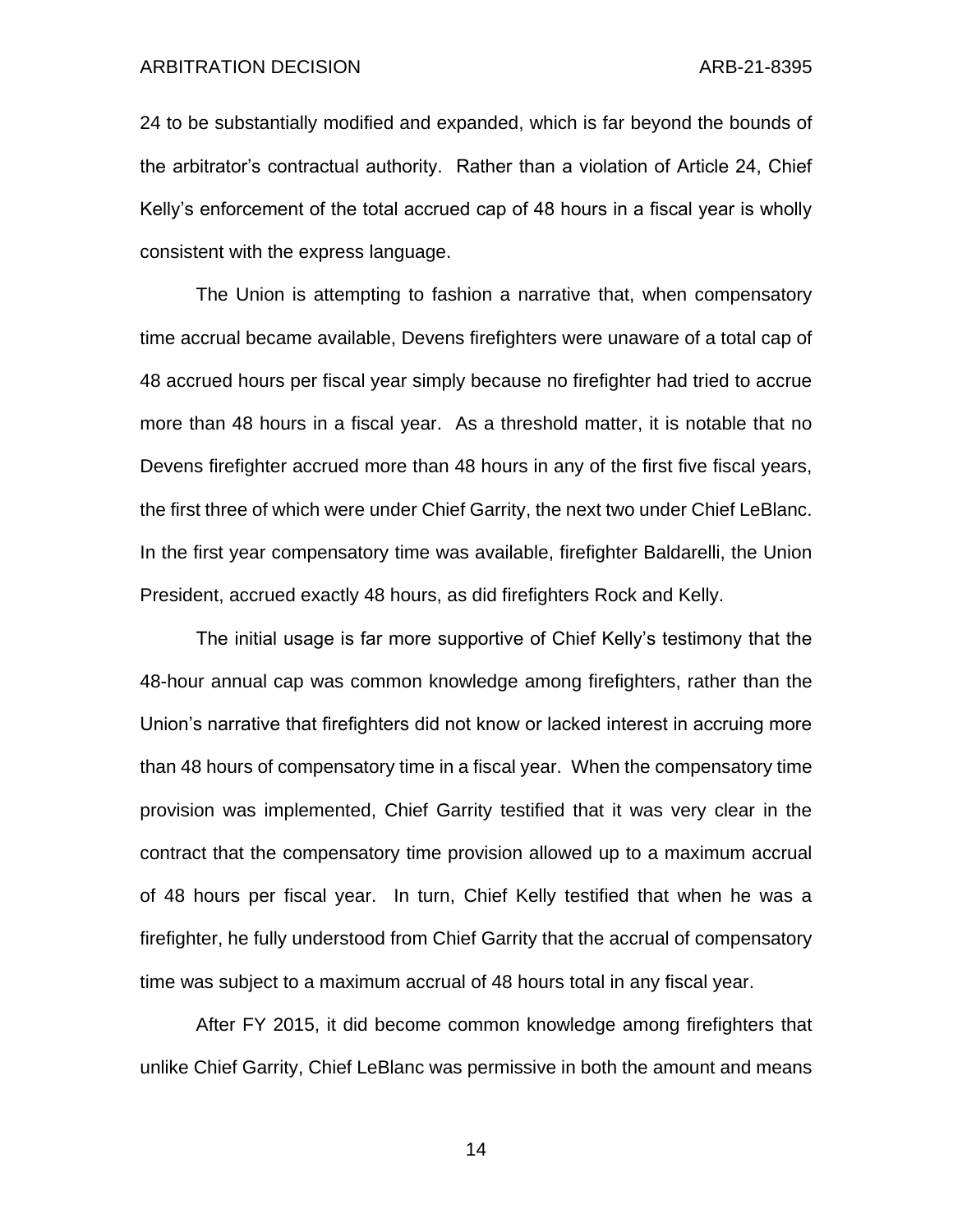a firefighter could accrue compensatory time, such that several firefighters accrued hundreds of hours of compensatory time over the next few fiscal years, until Chief Kelly began enforcing the 48-hour annual cap of Article 24 at the beginning of fiscal year 2021.

# MDFA Maintains the Contractual Right to Enforce the Express Terms of the Collective Bargaining Agreement

In Article 11, (Savings and Stability), the parties included purposeful language to ensure the preservation and operation of all express contractual provisions.

In Section 2, no understanding, alteration, or variation of Article 24 can be effective or enforced unless the parties agree in writing to do so. The arbitral record is wholly absent of any written agreement allowing for any divergence in the exercise of compensatory time accrual from the express contractual limits of Article 24, which was condoned by Chief LeBlanc, without knowledge by the MDFA until after his retirement in October 2019.

In addition, Section 3 preserves the continuing validity of contractual provisions even if the MDFA (or one individual Chief) had not consistently enforced or even flouted an express contractual term or condition. Section 3 precludes any finding of a waiver or relinquishment of the right of the MDFA to adhere to and enforce that provision prospectively.

Although not contractually obligated to do so, during successor negotiations in December 2019 and January 2020, the MDFA's bargaining team provided the Union with abundant written and verbal notice that it would be exercising its contractual right, pursuant to Article 11, Section 3, to recommence the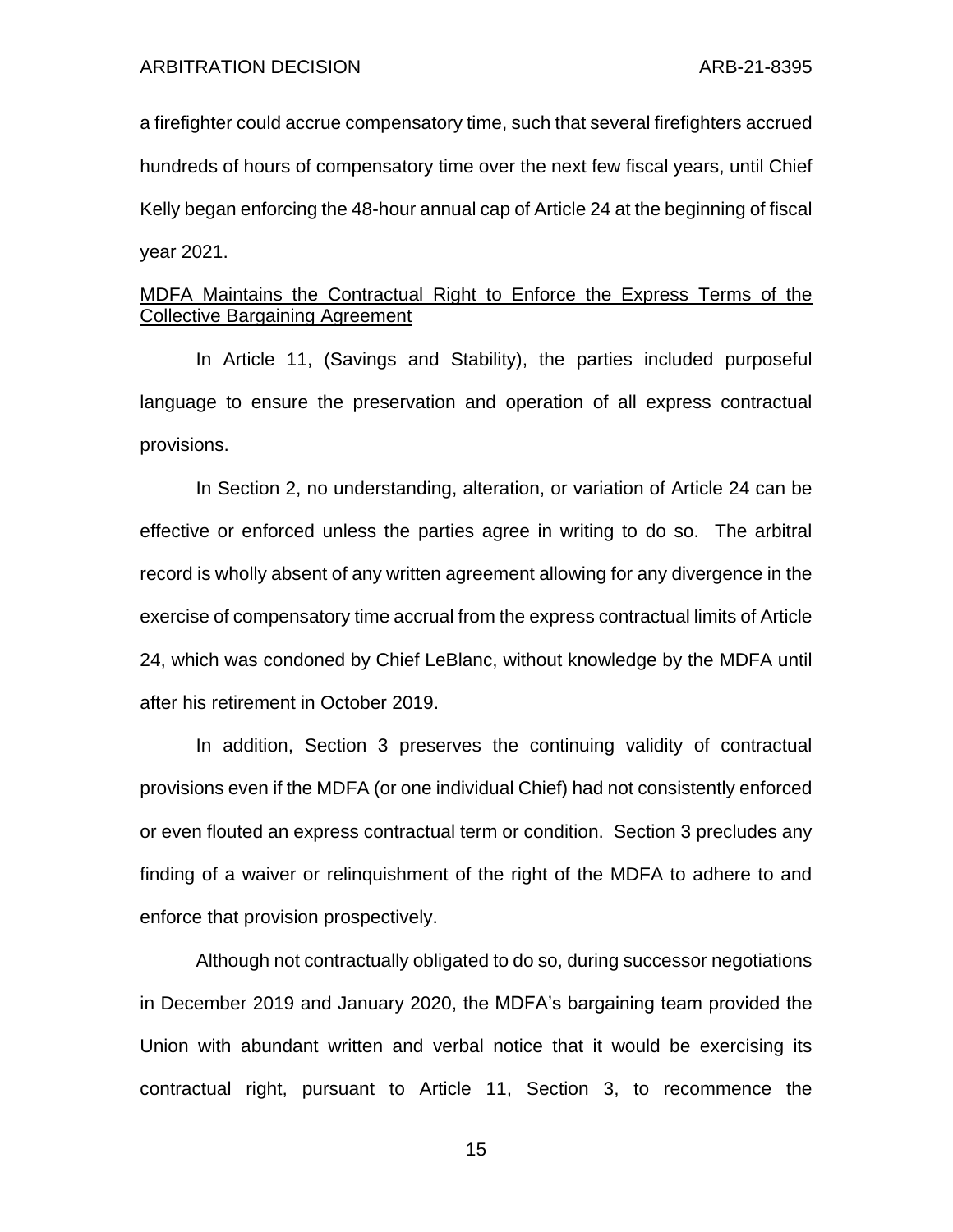enforcement of Article 24 such that a firefighter was limited to a total annual accrual of 48 hours of compensatory time.

Thus the Union's claim that a binding past practice had been established under Chief LeBlanc is contractually untenable under not one, but three provisions in the collective bargaining agreement: (1) the clear and direct language in Article 24; (2) Section 2 of Article 11 requiring that the parties may only alter the contractual terms by agreement in writing, i.e. not by means of any past practice lacking such written agreement by the parties; and (3) the savings and no waiver provisions of Section 3 of Article 11.

# Chief LeBlanc's Compensatory Time Practices Were Unknown To and Unauthorized By the MDFA

Implicit in the Union's claim that firefighters maintain the right to accrue over 48 hours of compensatory time per fiscal year through their draw down and reaccrue system is that Chief LeBlanc maintained the ability to bind the MDFA to this practice. As Chief Garrity testified, he was a "weak chief" in terms of his authority over the Fire Department and, throughout his twelve years as Devens Fire Chief, he ultimately reported to his "boss," MDFA's Vice President for Devens.

The MDFA lacked knowledge about Chief LeBlanc's rogue compensatory time practices, which were contrary to the express contractual provisions. Upon learning of those practices in late 2019, the MDFA formally disavowed and eventually ceased those practices.

The Union is unable to maintain a past practice claim pursuant to the express terms of the collective bargaining agreement. However, given the specific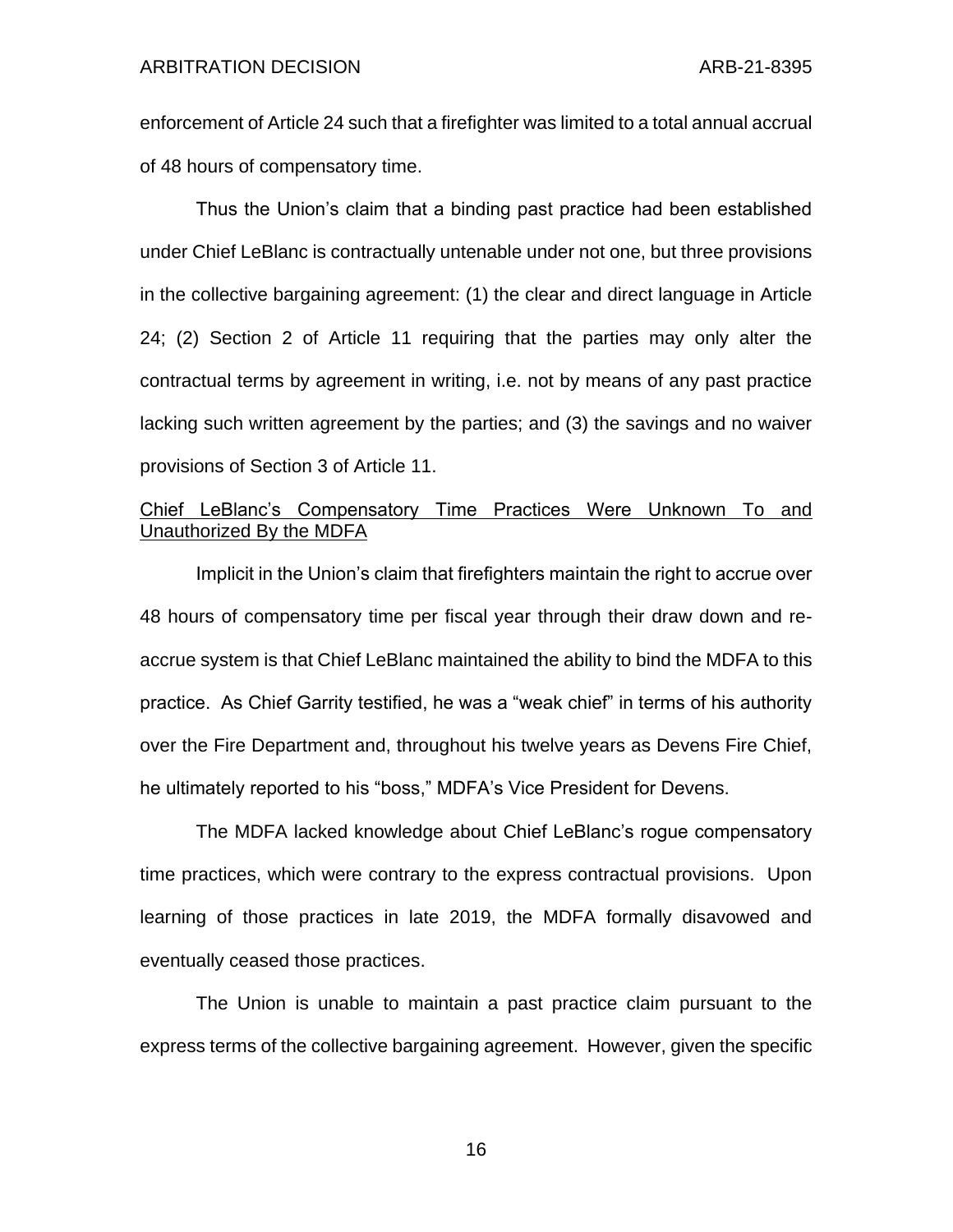instances of this matter, it is factually and legally dubious Chief LeBlanc's compensatory time practices would inure to the MDFA with any effect.

#### **Conclusion**

For all the foregoing reasons, the Arbitrator should dismiss the Union's grievance because the MDFA adhered to, not violated, the contract when it did not provide more than 48 hours of compensatory time in a fiscal year.

#### **OPINION**

The issue before me is: Did the employer violate the collective bargaining agreement by not allowing a firefighter to accrue more than 48 hours of compensatory time in a fiscal year? If so, what shall be the remedy? For all the reasons stated below, the MDFA did not violate the collective bargaining agreement when it did not allow a firefighter to accrue more than 48 hours of compensatory time in a fiscal year. The grievance is denied.

The language contained in Article 24 is clear and unambiguous and caps the amount of compensatory time a firefighter can earn at 2 shifts (48 hours) per fiscal year. Not withstanding this clear and unambiguous language, it is also undisputed that Chief LeBlanc chose to ignore this language and began to allow firefighters to earn up to 48 hours of compensatory time, then schedule and use that time and earn more compensatory time in the same fiscal year. Why the Chief diverted from the clear language, after beginning his tenure as Chief by following the language over multiple fiscal years, is unclear. What is clear is that it is unreasonable to read the language of Article 24 to include earning more than 48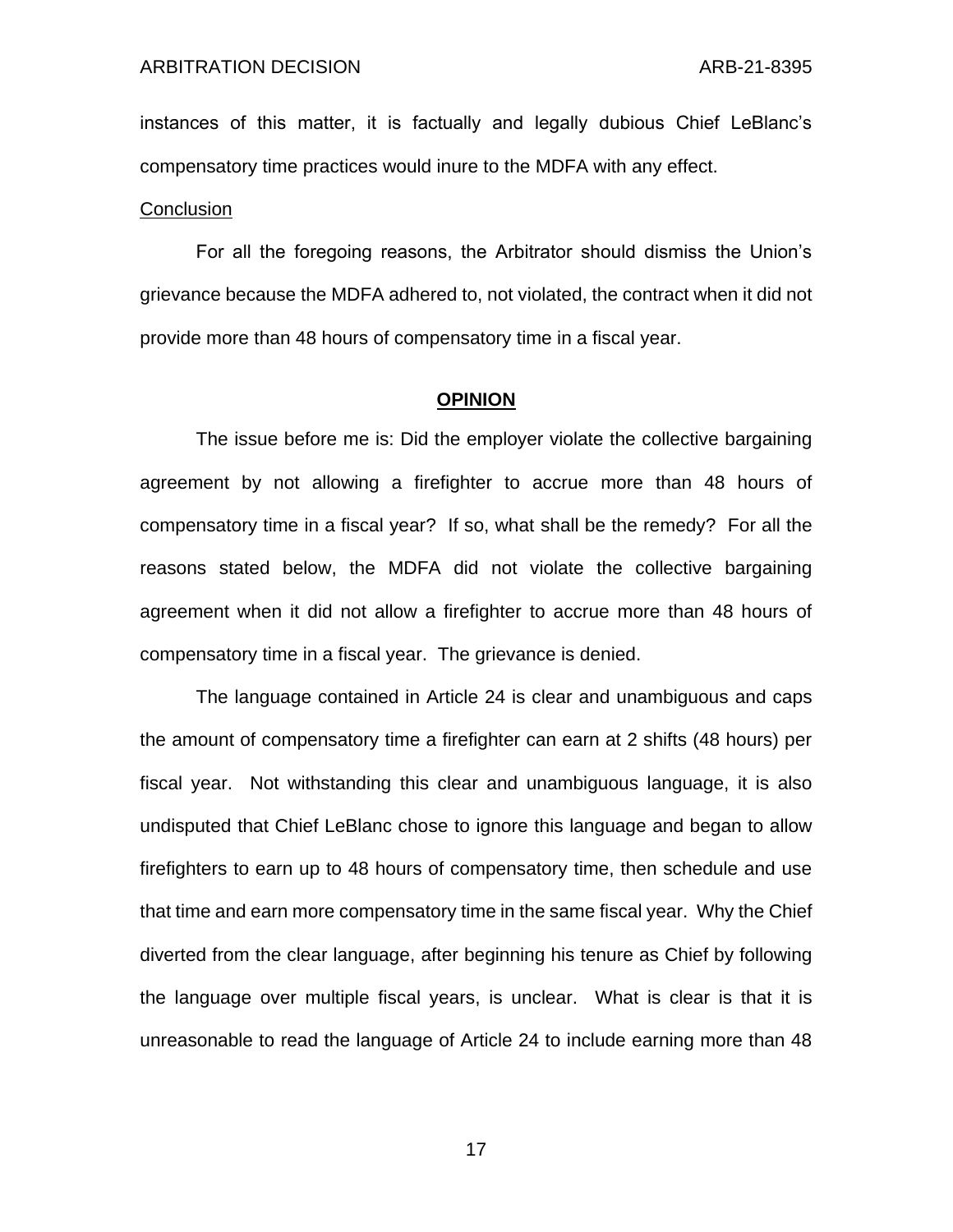hours of compensatory time in a fiscal year, by using the earn, drawdown and earn again approach he adopted.

The Union argues that Chief LeBlanc's interpretation of Article 24 has created a past practice that is binding on the MDFA. This argument fails for multiple reasons. First, the clear and unambiguous language of Article 11, Section

2 states:

No Agreement, understanding, alteration, or variation of the terms or provisions contained in this Agreement shall bind the parties unless made and executed in writing by the parties hereto.

Under this Article, any "understanding, alteration, or variation of the terms or

provisions contained in this Agreement" must be in writing to bind the parties. Chief

LeBlanc acted on his own when he changed the interpretation of Article 24. The

MDFA was unaware of his expansion of Article 24 until after his retirement. As

such, there is nothing in writing to bind the parties to the alteration of Article 24 that

the Union seeks.

Additionally, Article 11, Section 3 states:

The failure of the Agency or the Union to insist in any one or more incidents, or upon performance of any of the terms or conditions of this Agreement, shall not be considered as a waiver or relinquishment of the right of the Agency or Union to future performance of any such term or condition, and the obligations of the Agency and the Union to such future performance shall continue in full force and effect.

Here, the parties have reserved to themselves the option to insist upon future

performance of any term of the Agreement regardless of prior nonperformance. In

this case, the MDFA was well within its rights to demand performance of Article